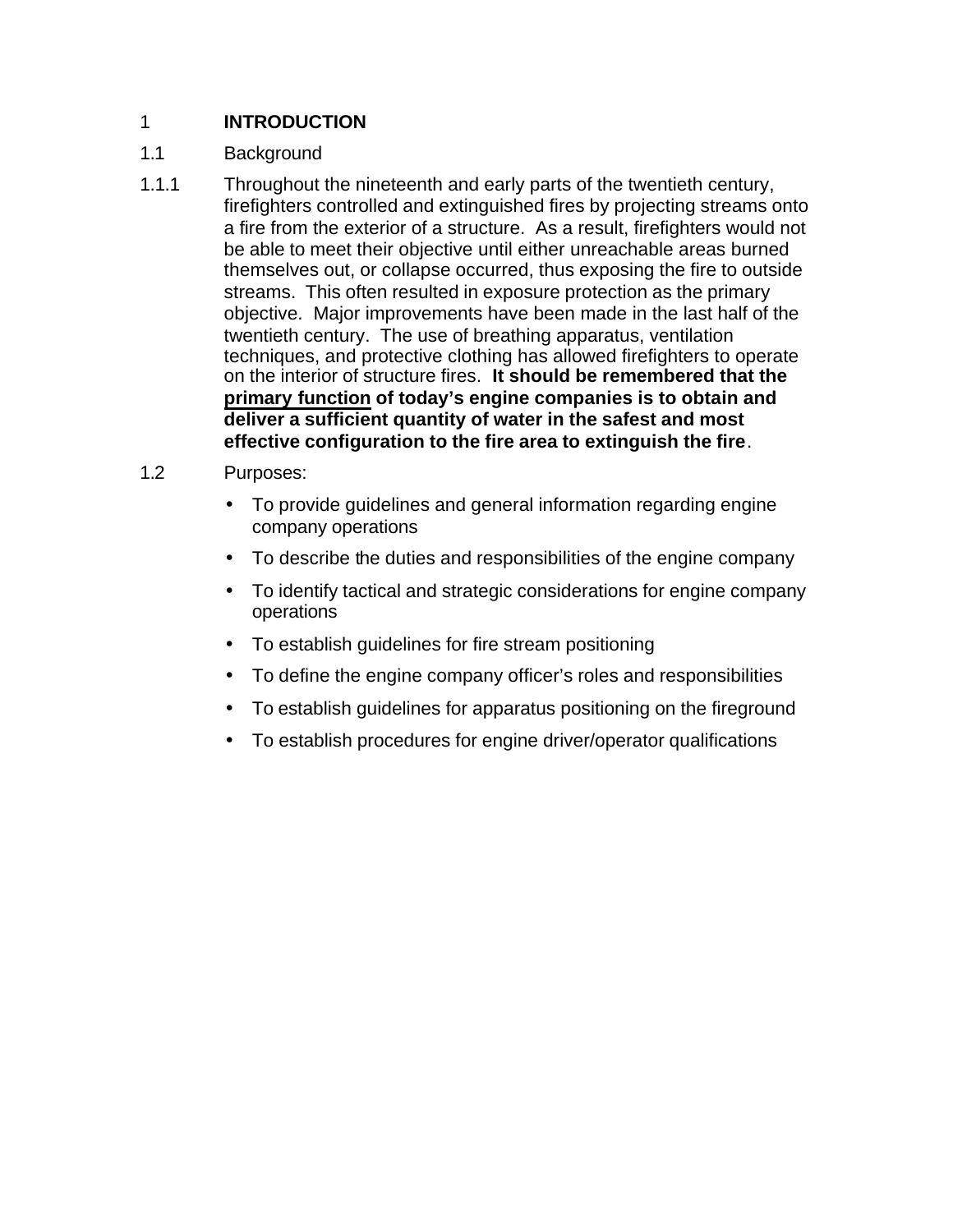# 2 **PLANNING AND PREPARATION**

- 2.1 Planning and preparation starts the moment members assigned to the engine company arrive at work. Members should check for any pertinent information such as street closings, hydrants out–of- service, water main repairs, and standpipe and sprinkler systems that are outof-service.
- 2.2 All tools and equipment not specifically assigned to a particular firefighter shall be checked to ensure that they are present and functioning properly. Additionally, firefighters shall ensure that the nozzles are inspected for proper settings and are functioning properly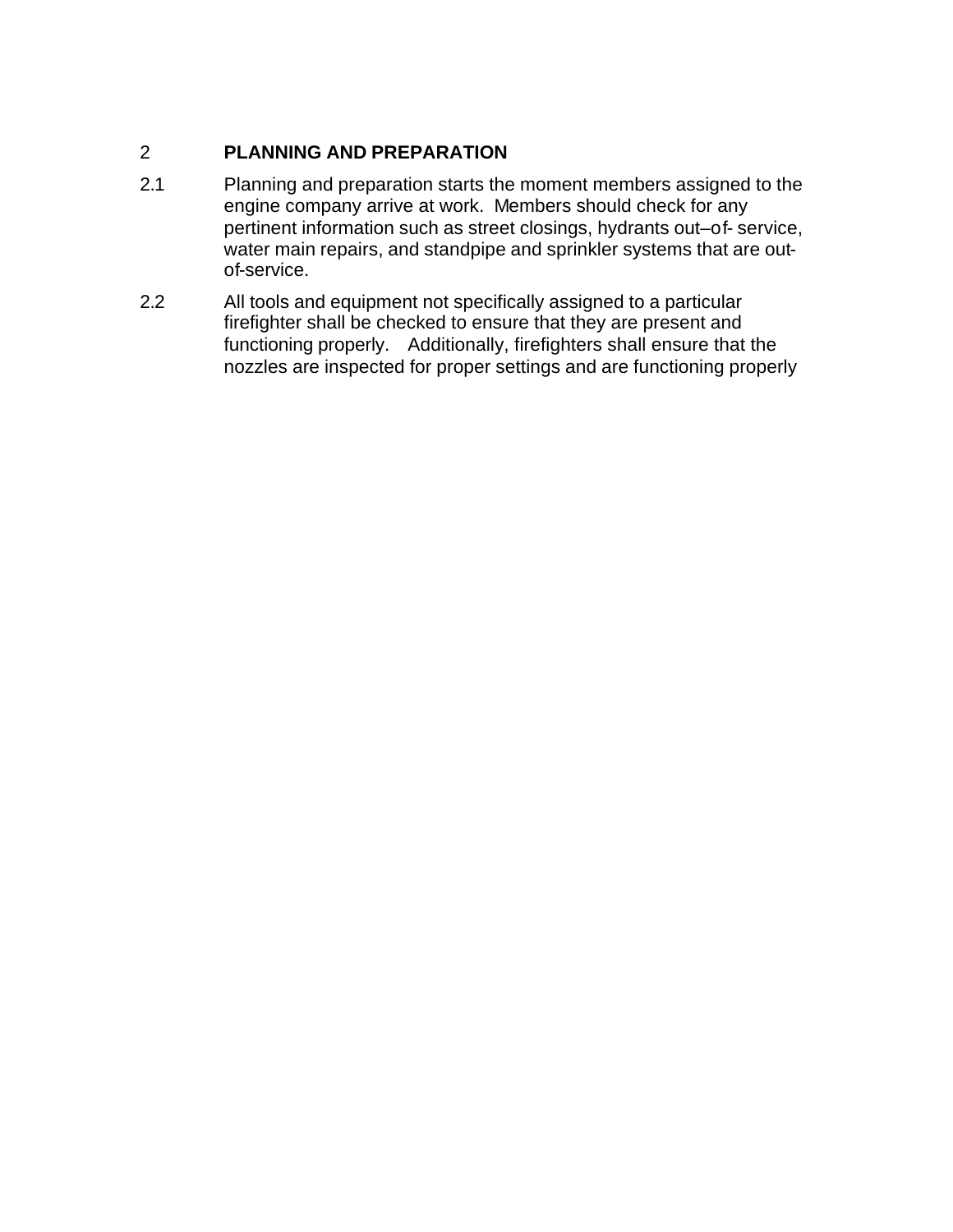# 3 **RESPONDING**

- 3.1 Typical Response and Arrival Considerations
- 3.1.1 Whether an engine company is responding alone or as part of a larger assignment determines many of the actions, enroute preparations, and thought processes that take place during the response. Officers must be cognizant of assignments identified in specific operating books.
- 3.1.2 Engine companies must give the front of the building to the truck companies. Room should be allowed for aerial companies to deploy their tools and ladders. Engine company officers shall communicate the water supply locations along with the type and method of hose layout. Additionally, any other pertinent information that may affect the operations on the fireground must be communicated to other units that are enroute or on the scene.
- 3.2 Single Engine Response
- 3.2.1 In addition to all of the preparations generic to any call, members must be prepared to confront, for a variety of reasons, an incident that requires more than a single engine. This type of situation might then require the engine company crew to perform tasks not normally associated with engine company work, i.e. ventilation to facilitate rescue, ground ladder placement, etc.
- 3.2.2 In situations where an engine is operating by itself for some time, alternative hose techniques should be considered. As an example, one option would be drop off a sufficient amount of hose or standpipe pack at the fire, connect the supply line to that hose, and have the engine reverse lay to the water source.

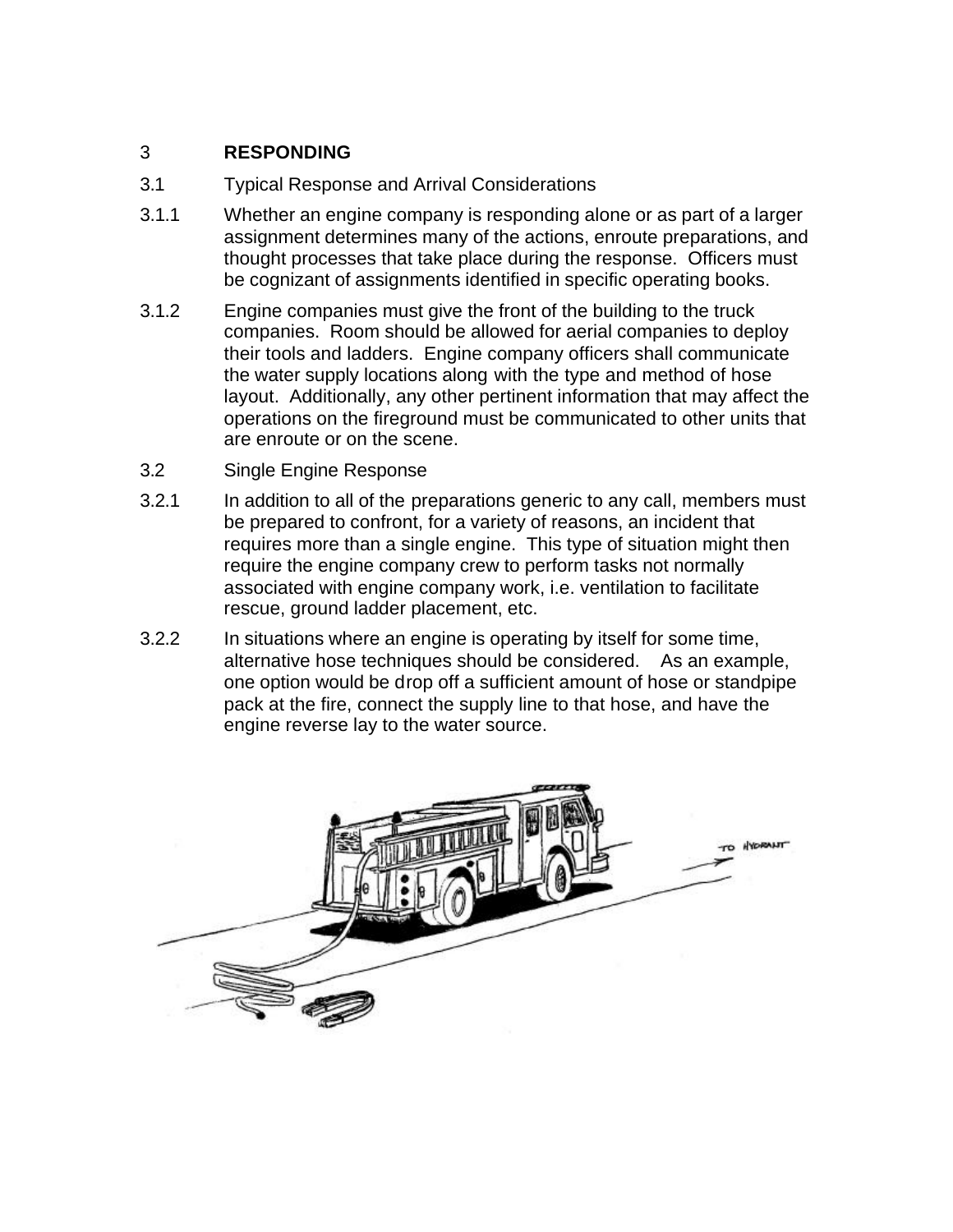## 3.3 Multi-Engine Response

3.3.1 The engine company's assignment is dependent upon where it is in the dispatch order for the alarm. In other words, the responsibility of the company is based upon it being first due, second due, etc. This assignment is paramount in determining the preparations to be made by the engine company crew while enroute to the incident. In most instances, the company assignments will fall in the dispatch order. If a unit is out of position or other circumstances indicate it will arrive on the scene significantly before or after it normally would, the unit shall communicate via radio with the controlling dispatch center and advise the change in assignments.

#### 3.3.2 First-Due Engine

- Engine companies shall assess primary water supply needs and identify the source
- Current conditions should be assessed and reported to other units on the alarm. Give a preliminary "on-scene" radio report consisting of type of structure and evident conditions and a command statement
- Determine an initial strategy, mode of operation, and any additional resources needed
- Determine the tactics necessary to carry out the strategy after viewing as many sides of the structure as possible
- As a crew, take the actions necessary to implement the tactics. Communicate these actions in your "situation report" so all responding units are aware of your location and intentions
- **Example**: "Engine 209 is on the scene of a two-story colonial with fire out of two windows, second floor, side A. We will be in an offensive mode of operation stretching a 1 ¾ through the front door to floor 2 with a crew of three. Need the truck to ladder the second floor on sides Adam and Charlie and commence primary search."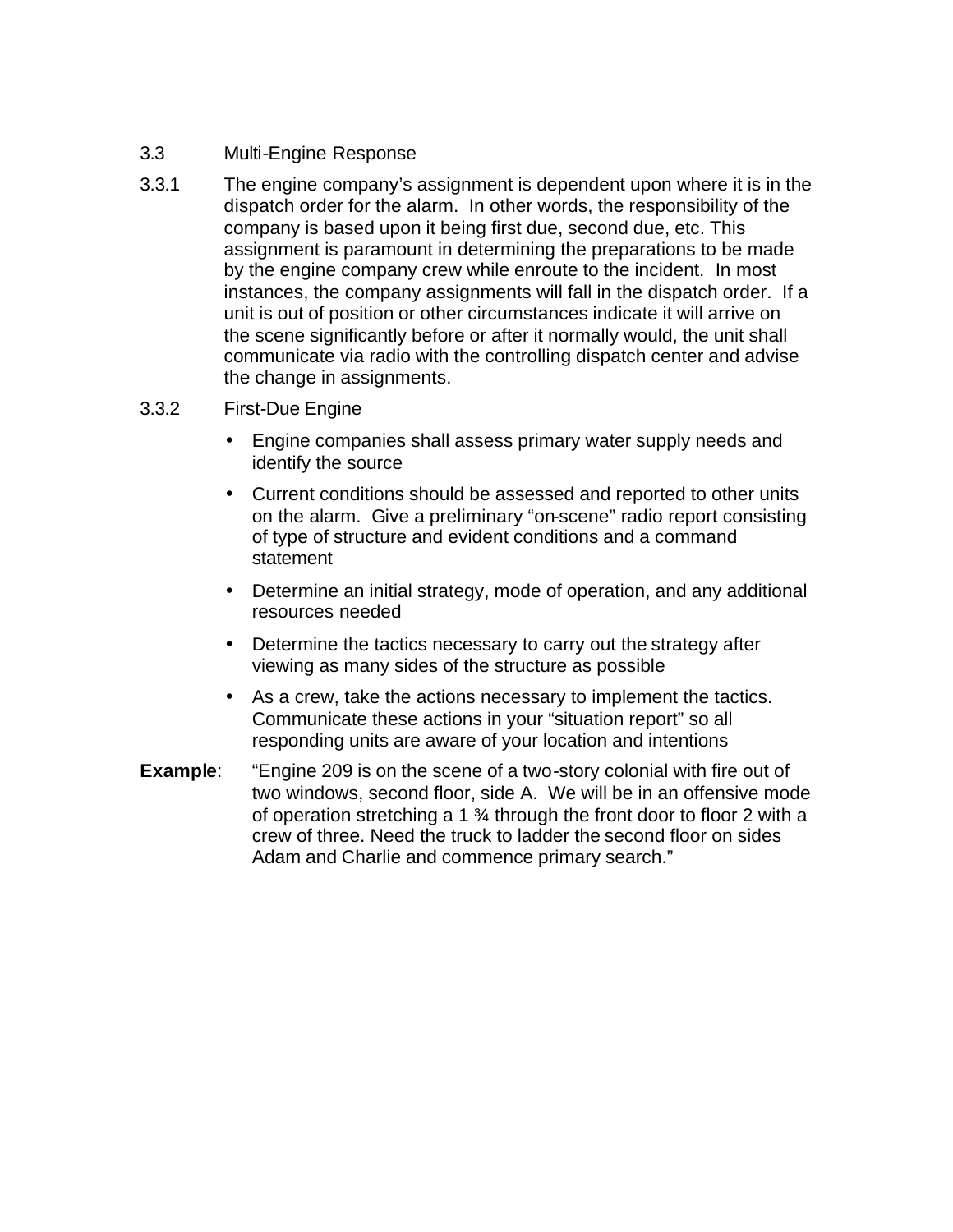- 3.3.3 Second-Due Engine
	- Closely monitor **all** radio traffic, particularly that of the first arriving unit(s)
	- Provide water supply to other units or fire suppression systems
	- Be prepared to assume command where appropriate
	- Prepare to stretch a back-up line or to assist the fire engine with their hose deployment
- 3.3.4 Third-Due Engine
	- Position at the rear of the structure where appropriate
	- Lay supply lines from an alternate water source to the rear of the structure
	- Monitor all radio traffic
	- Continuously monitor and assess needs
	- Keep the incident commander apprised of situation in the rear of the **structure**
- 3.3.5 Fourth-Due Engine
	- Supply water to third engine if needed
	- Report to command for any assignments
	- Assume role of R.I.T., except on high-rise fires
- 3.3.6 First-Due Engine, Second Alarm
	- In most cases, the first-due engine on the second alarm shall establish staging unless the unit has received different orders from command. The officer shall select and announce the location of staging unless the location was determined prior to their arrival. The driver of this unit should obtain the staging officer vest and assume that role. Note that in high-rise, mall, and some other special fire situations, this function will be known as "base" since "staging" is located within the building
	- The officer and remaining crewmembers shall report to command for assignment, unless needed to manage staging
	- It is recognized that many times greater alarm units are given tactical assignments before arriving at staging. In these cases, the responsibilities outlined above will fall to the first engine company that actually arrives in staging.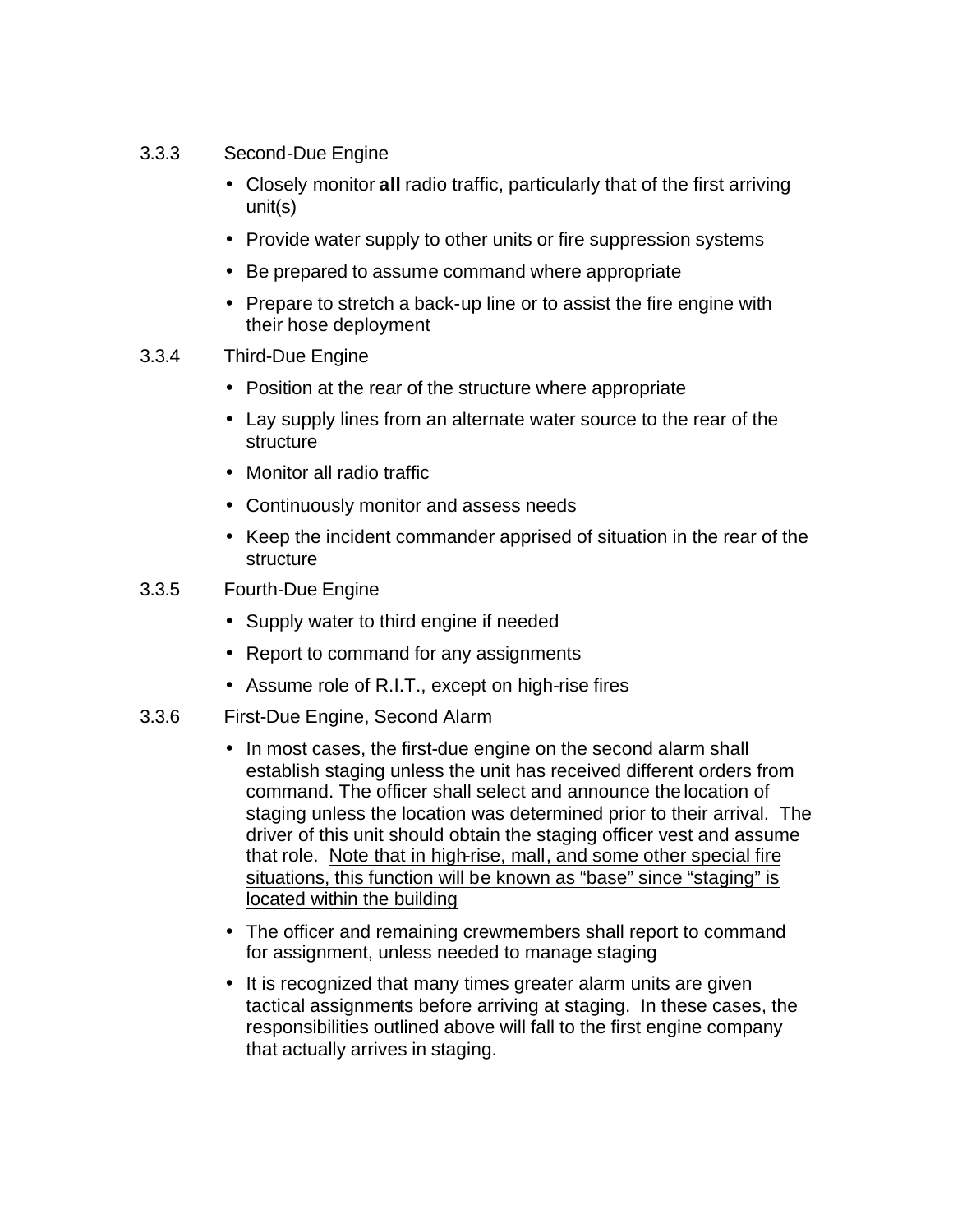- 3.4 Monitoring Radio Traffic
- 3.4.1 Companies responding to alarms shall monitor radio traffic from the dispatch center as well as units that are operating on-scene. This will provide firefighters with vital information about conditions at the scene, and make them aware of the problems encountered by first arriving units.
- 3.5 Safety
- 3.5.1 All responses must be made consistent with all current Commonwealth of Virginia driving laws as well as departmental regulations. The response must be as rapid as is reasonable while at the same time maintaining a high level of safety. The knowledge of all members regarding the area and routes of travel is of utmost importance.
- 3.6 Altered Response Routes
- 3.6.1 When apparatus is available away from quarters, altered response routes must be considered. The officer shall voice this information to alert incoming units of possible changes in company assignments.
- 3.6.2 When a response route is changed, be aware of the apparatus responding from normal routes of travel.
- 3.6.3 Be alert to surprise meetings at intersections with other responding units. If units are responding from a location other than home quarters, the officer shall alert other responding companies via radio stating from the location from which they are responding, i.e. "Engine 249 from 51's quarters."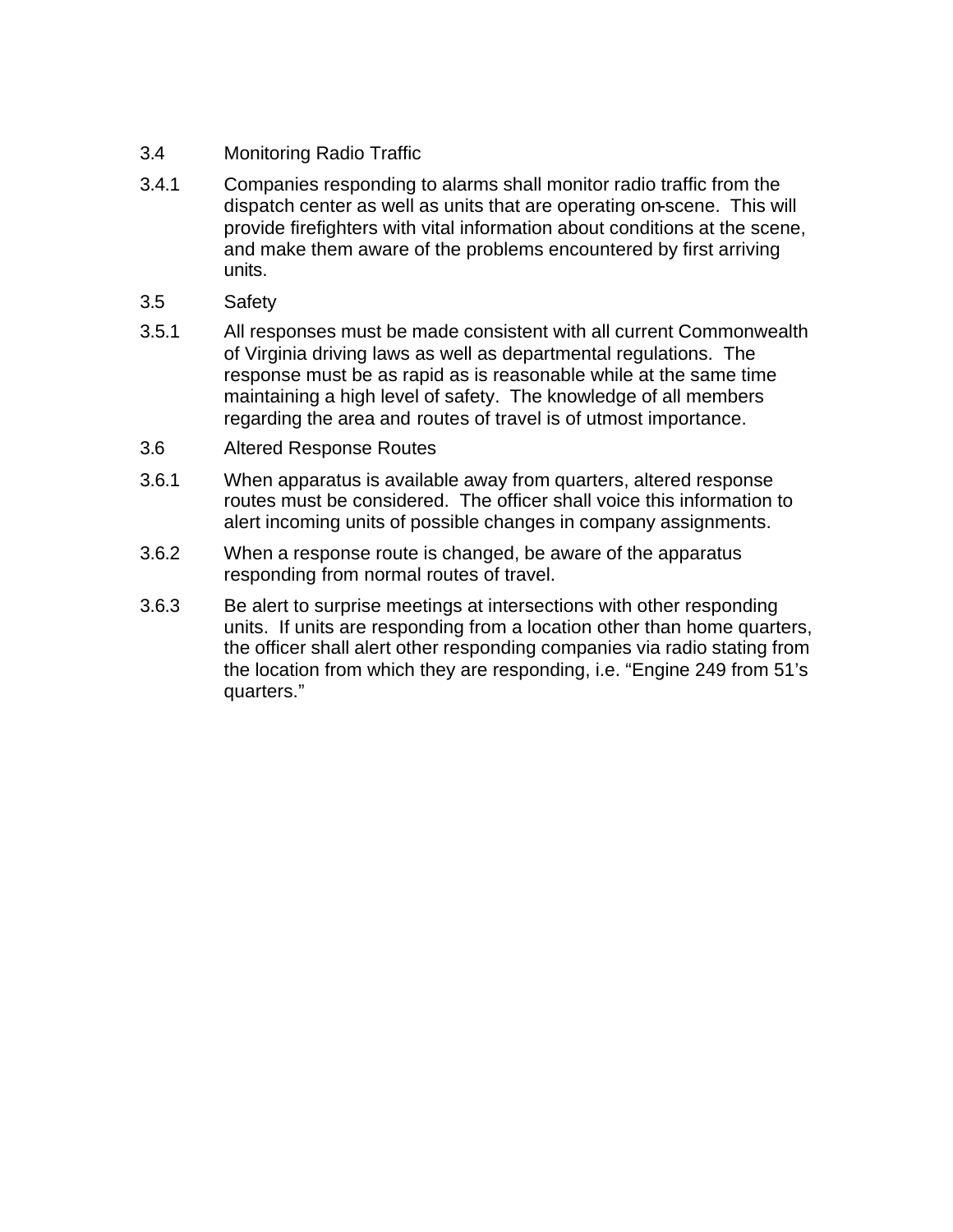# 4 **FIRE SCENE OPERATIONS**

- 4.1 Objectives
- 4.1.1 The objectives of any firefighting operation are to protect life and property by performing rescues, protecting exposures, confining the fire, and extinguishing the fire. Water must be applied to the fire in conjunction with the simultaneous venting and primary search operations.
- 4.2 Strategy
- 4.2.1 Strategy is the general plan or course of action decided upon to reach the objectives. This is most often indicated by the mode of operation: offensive or defensive.
- 4.3 Tactics
- 4.3.1 Tactics are the operations or actions to implement the strategy of the officer in command.
- 4.4 Size-up
- 4.4.1 Size-up is an ongoing evaluation of the problems confronted within an emergency situation. Size-up starts with the receipt of the alarm and continues until the fire is under control. This process may be carried out many times and by many different individuals during the incident. The responsibility initially lies with the officer of the first company on the scene. However, all members on an incident must be constantly sizing-up the situation based upon their assignments and responsibilities.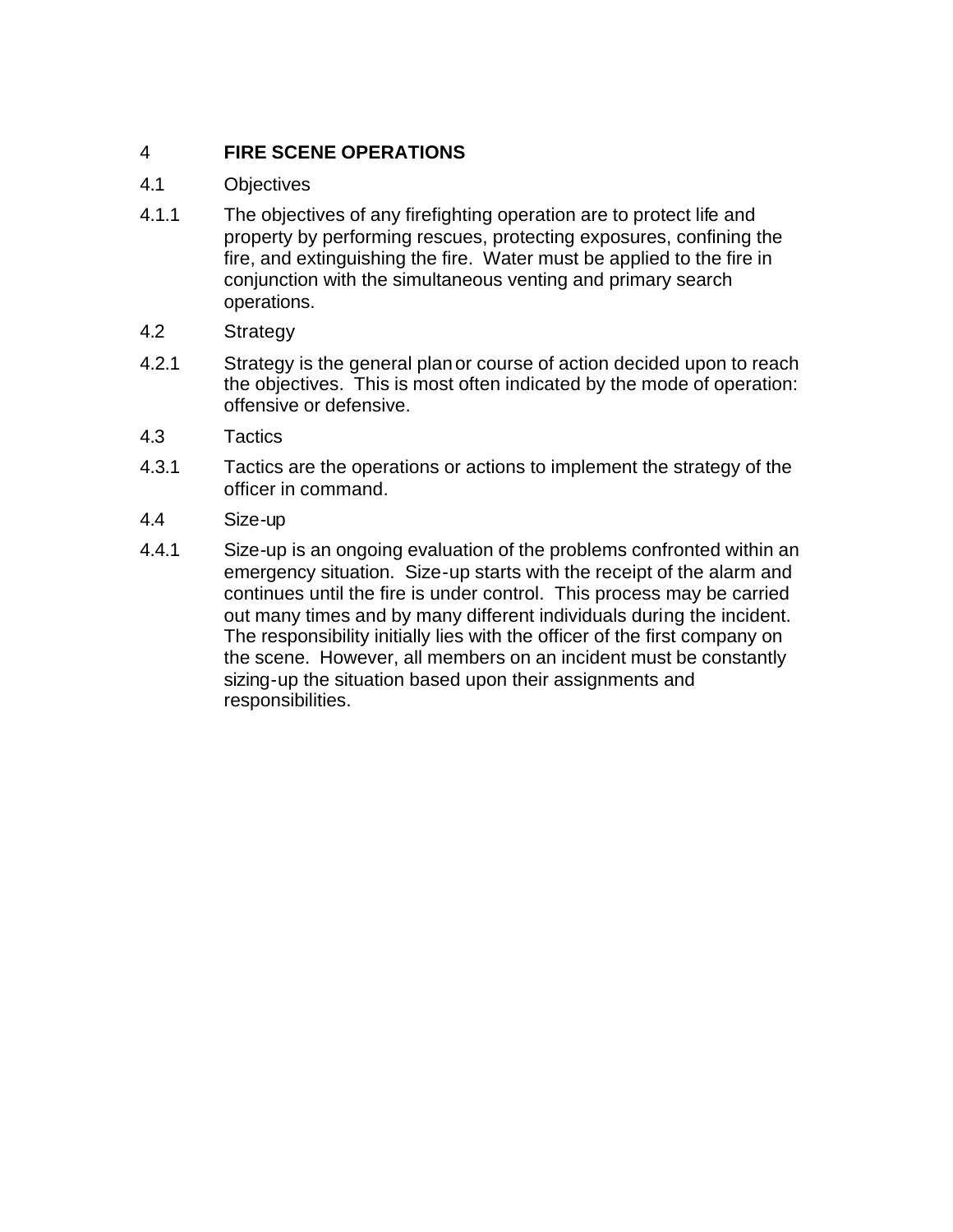- 4.4.2 Strategic factors that must be considered during size-up include:
	- Time of day
	- Life Hazard
	- Area (square footage per floor as well as total square footage)
	- Height (total building height and height of the fire within the building in relation to the street)
	- Construction type
	- Occupancy
	- Location and extent of fire
	- Water supply
	- Street conditions
	- Auxiliary appliances
	- Weather
	- Apparatus and equipment (responding and available to respond)
	- Exposures (interior and exterior)
	- Your resources
	- Hazardous materials
- 4.4.3 If in a multiple-story occupancy, either residential or commercial, check the floor below the fire floor for the layout and location of the reported fire.
- 4.4.4 The engine company officer must make the decision as to which actions will benefit fireground operations the most. These actions could include rescue, confinement, or extinguishment. Every effort must be made to coordinate the attack with other operations, especially water supply and ventilation. A good rule to follow is:
	- R Rescue
	- $\bullet$   $E -$  Exposures
	- C Confinement
	- $\bullet$   $E Extinguishment$
	- O Overhaul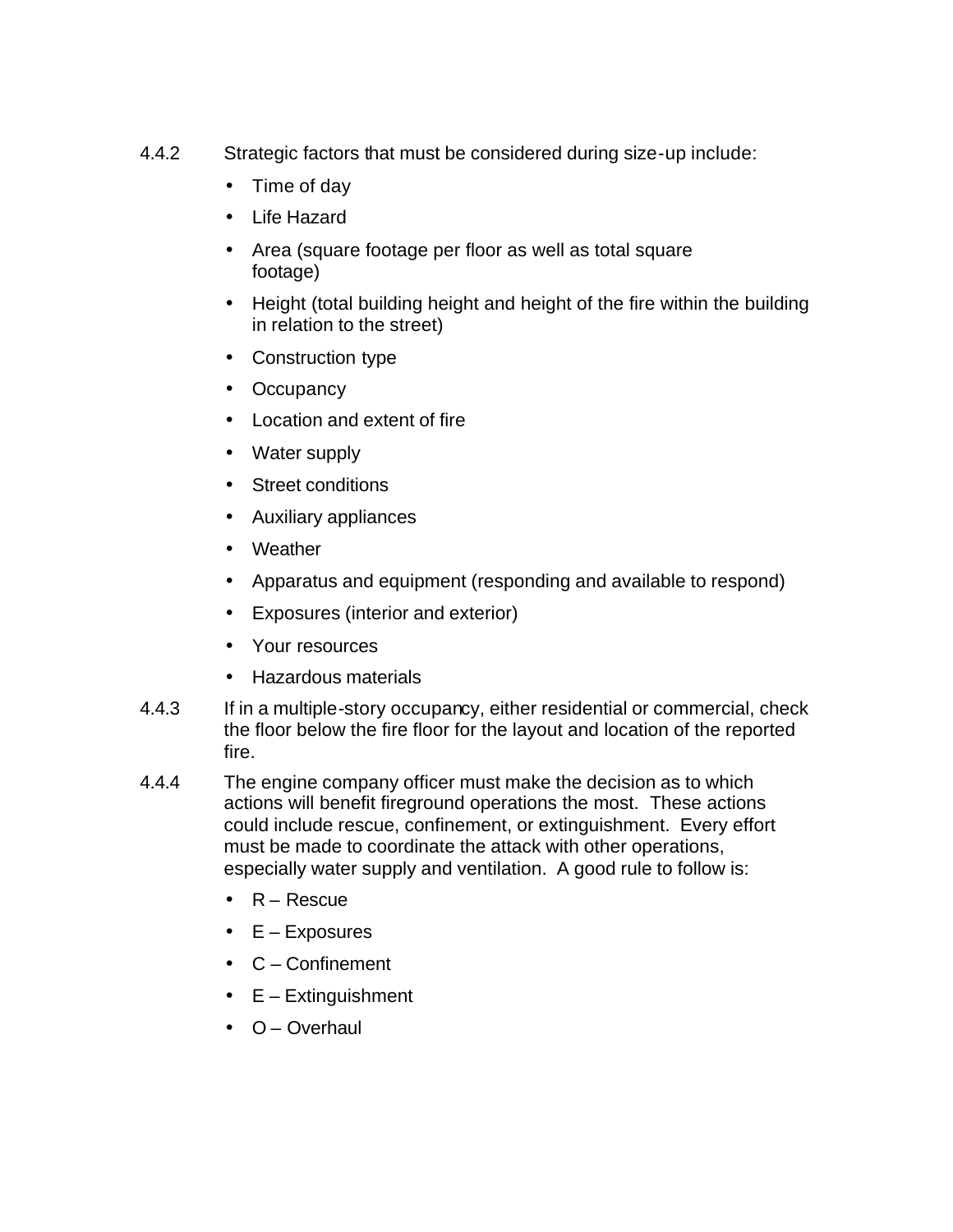## 4.5 Rescue

- 4.5.1 Engine companies are often confronted with life saving operations upon arrival. Undoubtedly, it is the most serious factor at any fire. Life-saving operations are placed ahead of firefighting when firefighters are not available to do both (no truck or rescue company on the scene). The best life saving measure may be a prompt attack on the fire which, if allowed to spread, would trap occupants. Life hazard, visible upon arrival, has to be addressed.
- 4.5.2 Factors entering into rescue decisions are:
	- Are occupants in the immediate vicinity of the fire and in danger?
	- How many people are trapped?
	- Are occupants threatening to jump?
	- Are they above the fire?
	- Are exits cut off by fire?
	- Can they be removed via portable ladders?
	- RISK vs. GAIN: Is it a true rescue or is it body recovery?
- 4.5.3 Actions the engine officer can take to protect the victims are:
	- Send firefighters to remove occupants using portable ladders or building exits.
	- Protect interior stairways.
	- Get hose lines between fire and occupants.
	- Extinguish the fire.
	- Initiate ventilation to draw fire, heat, and smoke away from occupants.
	- Provide assurance to occupants by verbal contact and initiating fire tactics.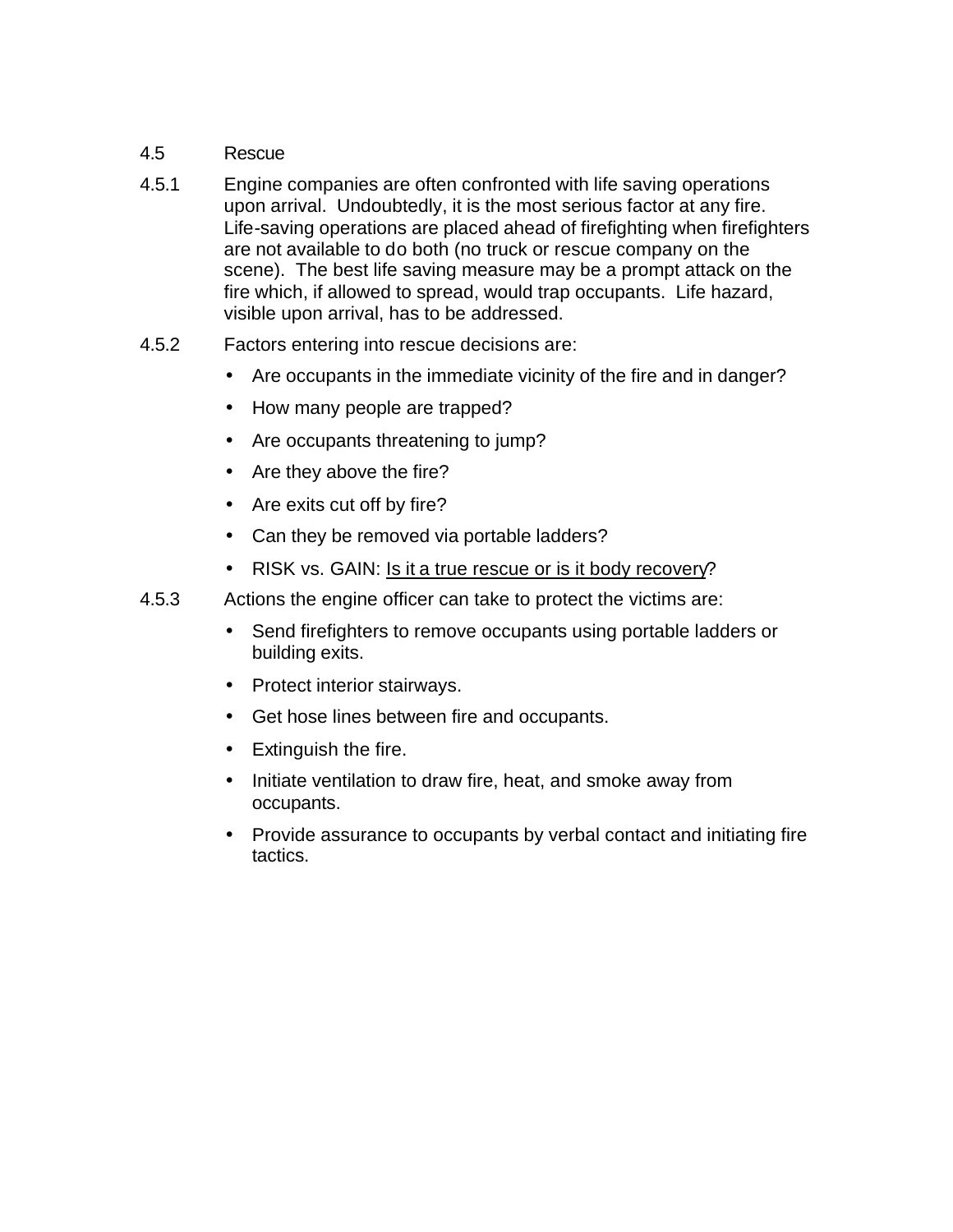## 4.6 Locating the fire

- 4.6.1 An exterior survey of the structure and immediate area must be made upon arrival. If the size of the building permits, a lap must be taken to observe as much of the building as possible. Otherwise, the engine officer must solicit reports from units whose vantage point allows a view of the other sides of the structure. If a truck or rescue company is on the scene and the location of the fire is not obvious, the engines should consider using those units to locate the fire and identify the best routes for hose line deployment. The following information must be determined or considered:
	- Location of fire or smoke
	- The building area and height
	- The building entrance(s) and exit(s) such as fire stairs, fire escapes, etc.
	- Exposures
	- Possibility of obtaining building information from evacuees
- 4.6.2 An interior survey of the structure must be made for the following:
	- Visible fire, smoke, and odors
	- Sensed heat or the sound of fire (crackling, etc.)
	- Occupants who may provide information
	- Stairways leading to that part of the building in which the fire is known or believed to be located
	- Structural stability of the interior
	- Secondary means of egress
- 4.6.3 When the initial size-up is completed and the fire located, all pertinent information, and as necessary initial task assignments should be communicated to the affected companies.
- 4.6.4 There may be cases where lines should not be stretched until the location of the fire has been assured. Premature stretching can take place in the wrong street, into the wrong building, or up the wrong stairs or stairway.
- 4.6.5 If the engine is on the scene alone, it may be beneficial for the officer and one firefighter to proceed inside to locate the fire, leaving the driver and other firefighter to stretch the line once the fire is found.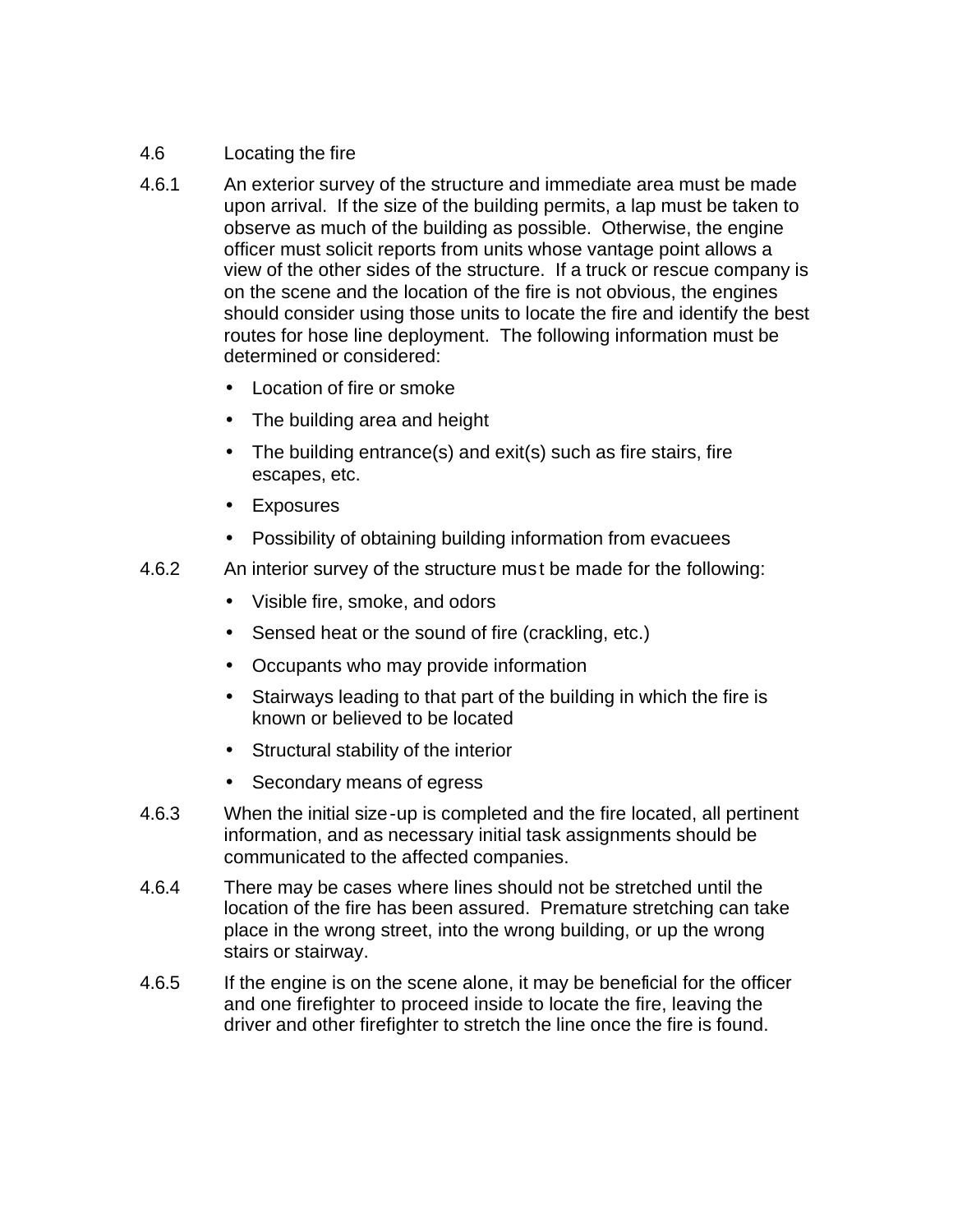## 4.7 Confinement

- 4.7.1 Confining the fire means to restrain or prohibit the fire from extending beyond the area involved upon arrival. Confinement of a fire must take into consideration the intensity of the fire as well as the anticipated or known direction of fire travel. In some situations, the mere closing of a door or window may act to confine the fire and permit life saving operations while lines are being stretched. An engine company officer must keep in mind that effective ventilation can help to confine the fire and limit its spread.
- 4.7.1.1 All members must understand that great care shall be exercised when ventilating so as not to cause unwanted fire extension that might hamper the initial attack line. Good communications are important for a coordinated fire attack. This is particularly true for engines pressing the attack and trucks supporting the attack with ventilation.
- 4.7.1.2 Exterior fire spread. Officers must be cognizant of the potential fire extension via the exterior to other areas of the structure. This can be one of the fastest means of fire extension. This is the result of fire venting to the outside through a window, door, or other opening, and re-entering the structure through the vented eaves or windows above. In areas where structures are in close proximity to one another, the problem may be even greater in that we now have fire extension to an adjacent building as well. There are several factors contributing to this problem:
	- Combustible siding materials
	- Distance between dwellings; newer single-family dwellings may be less than 10 feet apart and in some cases as little as 3 feet
	- Windows above the venting fire which allow for auto-extension (leapfrogging to floor above)
	- Vents in eave lines which lead directly into the attic or cockloft area
	- Combustible roofing materials
- 4.7.1.3 A tactical consideration for addressing exterior fire spread includes a quick sweep of the eaves or siding involved prior to entering the structure. The objective is to drench the siding in order to delay and prevent vertical fire spread. This will delay extension into the exposure. Hose streams should not be directed into windows that are venting fire. Doing so will cause the fire to be pushed into the occupancy.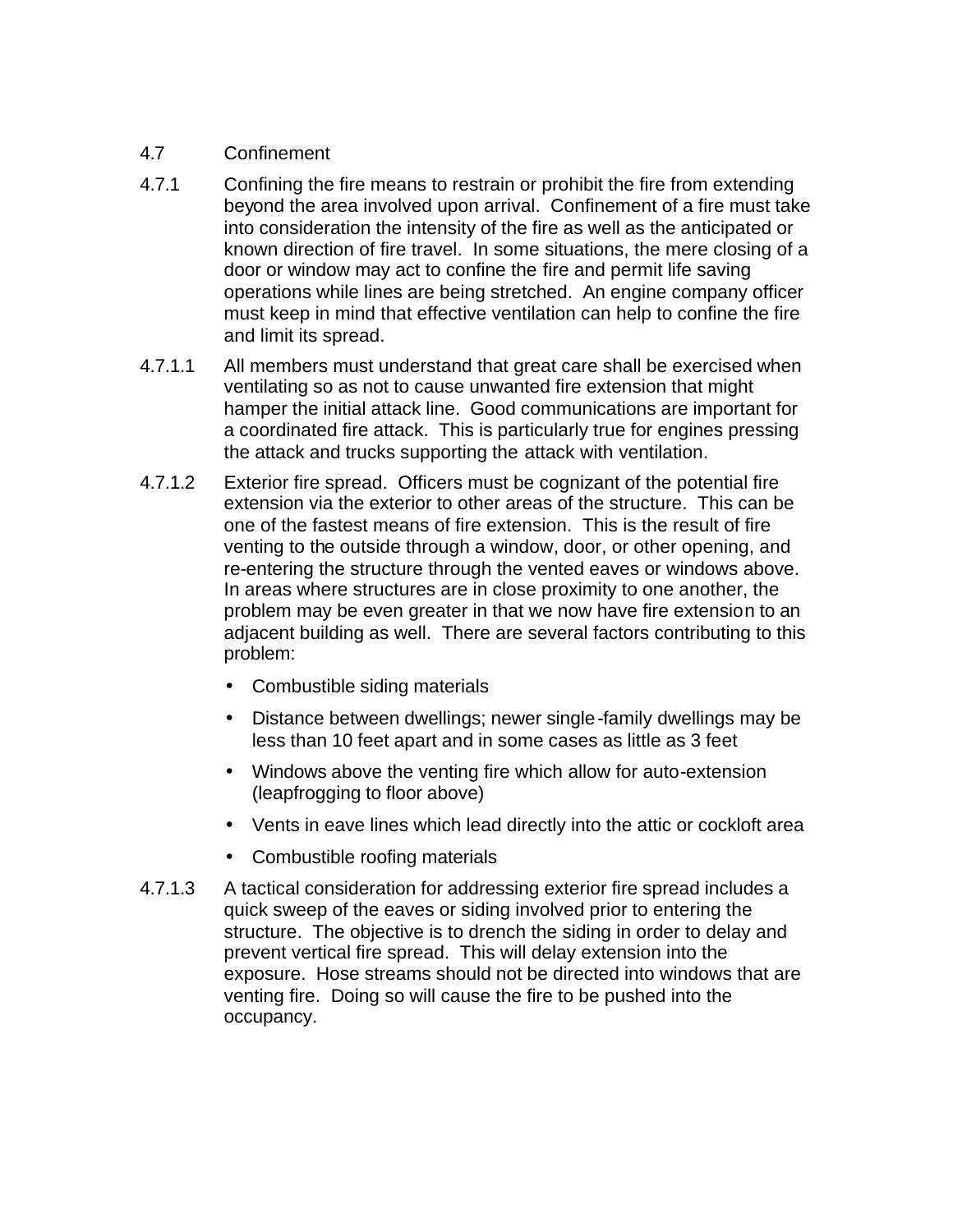- 4.7.1.4 Aggressive firefighting usually means the first engine on the scene will pull the initial attack line to extinguish the fire. However, the first line deployed may not, and in some cases should not, be the line that actually conducts the initial attack. It may be necessary to use the initial line to confine the fire, protect exposures, and protect means of egress. In special circumstances, a number of other tasks may initially take precedence over fire attack.
- 4.8 Extinguishment
- 4.8.1 In order to properly affect prompt and efficient extinguishment in as safe a manner as possible, all firefighters must have a thorough knowledge of fire behavior. This includes the "phases of burning", and how they relate to various engine company operations.
- 4.8.1.1 Particular care must be exercised in dealing with fires that are beyond the transition between free burning and the smoldering phase.
- 4.8.2 Members must be aware that, due to the tremendous amount of stored heat energy found in many man-made products today, the potential for rapid fire growth as well as "rollover" or "flashover" is great. Therefore, firefighters must be constantly aware of changes in the fire environment during all operations. Engine companies should make every attempt to cool the ceiling and walls with water application utilizing a straight stream pattern to prevent flashover or rollover. Firefighters shall have a thorough knowledge of and know when to use the various types of attack (direct, indirect, and combination).
- 4.8.2.1 Direct Attack The attack crew advances into the fire area and utilizes a straight or solid stream. The stream is applied directly onto the burning materials until the fire darkens down. This is the attack method most often used for interior firefighting. Straight or solid streams should be directed at the ceiling to cool the overhead, if necessary, and then direct the stream toward the fire itself in a "Z" pattern. Before advancing, sweeping the floor with the stream will cool embers and other hot material that could cause firefighter injury.
- 4.8.2.2 Indirect Attack The crew attacks the fire from a doorway, window, or other protected area not entering the fire area. A narrow to wide-angle fog stream is directed into the fire room or area. The super-heated atmosphere will turn the water fog into steam. This method of extinguishment absorbs the heat and displaces the oxygen. This method of extinguishment *must not* be used in areas where victims may be located or firefighters are operating.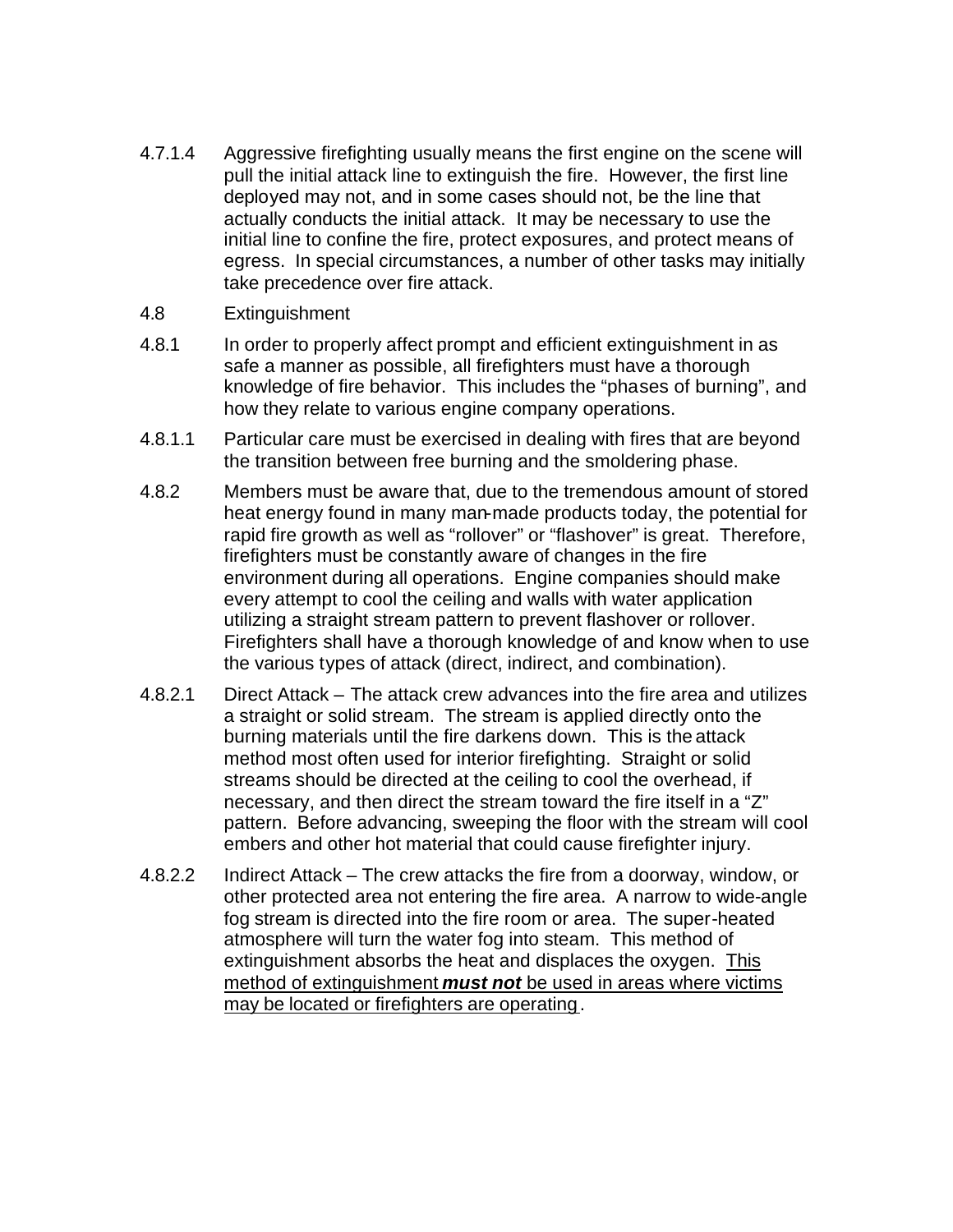- 4.8.2.3 Combination Attack This method utilizes both the direct and indirect methods at the same time. A narrow fog stream is used in a "T," "Z," or "O" pattern. The fog in the higher atmosphere turns to steam and the fog at floor level hits the burning material. As with an indirect attack, this method *must not* be used in areas where victims may be located or firefighters are operating.
- 4.8.3 Initial actions of hose lines should be to sweep the ceiling and walls to prevent flashover or rollover if needed. If the lose line cannot advance due to high heat conditions, the officer should call for *additional ventilation*. If the advance is being hindered by heavy fire, *additional lines or larger lines should be ordered*.
- 4.9 Determining Fire Flow
- 4.9.1 There are several means for determining fire flow, all of which are based upon the amount of heat released from materials as they burn, and the amount of heat that water absorbs while raising its temperature to that of vaporized steam. It must be recognized that these are general guidelines for determining the *amount* of water to be applied. Experience and logic must be employed in determining how the water should be applied.
- 4.9.2 Care should be taken not to characterize fire loads based solely upon occupancy. It should be remembered that not all occupancies are used for their designed purpose. Outward appearances can be deceiving. For example, excessive storage of combustible liquids or other materials in a single-family structure would obviously change the fire loading within the structure.
- 4.9.3 Light fire loads require a flow of 10 GPM per 100 square feet of involved area. This flow rate can most often be delivered using 1  $\frac{3}{4}$ inch hose lines.
- 4.9.3.1 A typically furnished home or apartment may be classed as a "light" fire load.
- 4.9.4 Medium fire loads require a flow of 20 GPM per 100 square feet of involved area. Use of 2 ½-inch hose lines should be expected.
- 4.9.4.1 "Medium" fire loads would be characterized as commercial occupancies containing moderate amounts of combustible materials.
- 4.9.5 High fire loads require a flow of 30 GPM per 100 square feet of involved area. Use of 2 ½-inch hose lines or heavy-caliber master streams will be needed.
- 4.9.5.1 "High" fire loads would be characterized as storage facilities that house large quantities of combustible material or contents that are capable of unusually high rates of heat release.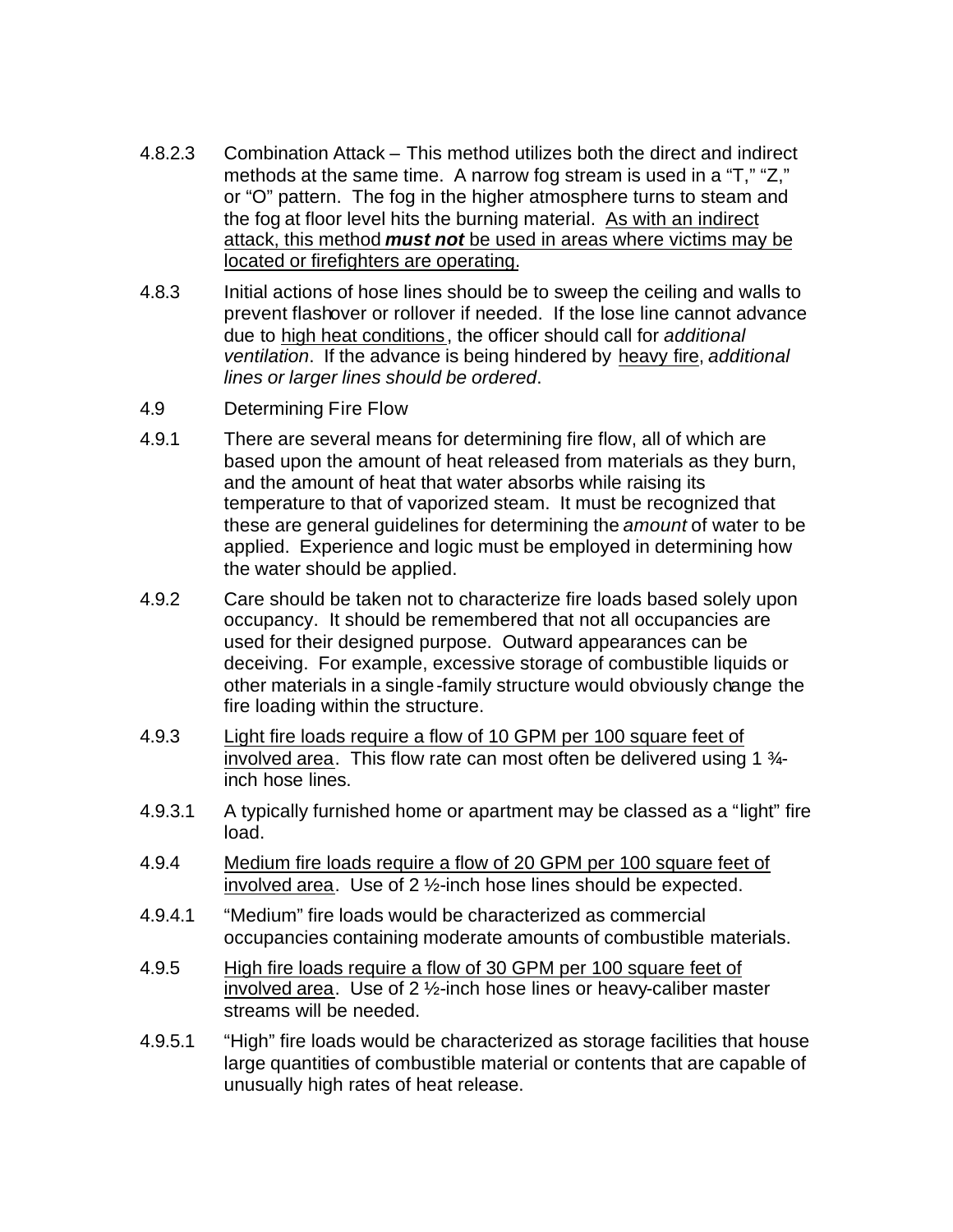- 4.10 Rules for Stream Positioning
- 4.10.1 It must be understood that more lives can be saved from fires by proper stream positioning than by any other fireground operation.
- 4.10.2 If the fire cannot be quickly confined and extinguished, then the following general rules for positioning streams shall apply:
	- When human life is endangered, the first stream is placed between the fire and persons endangered by it

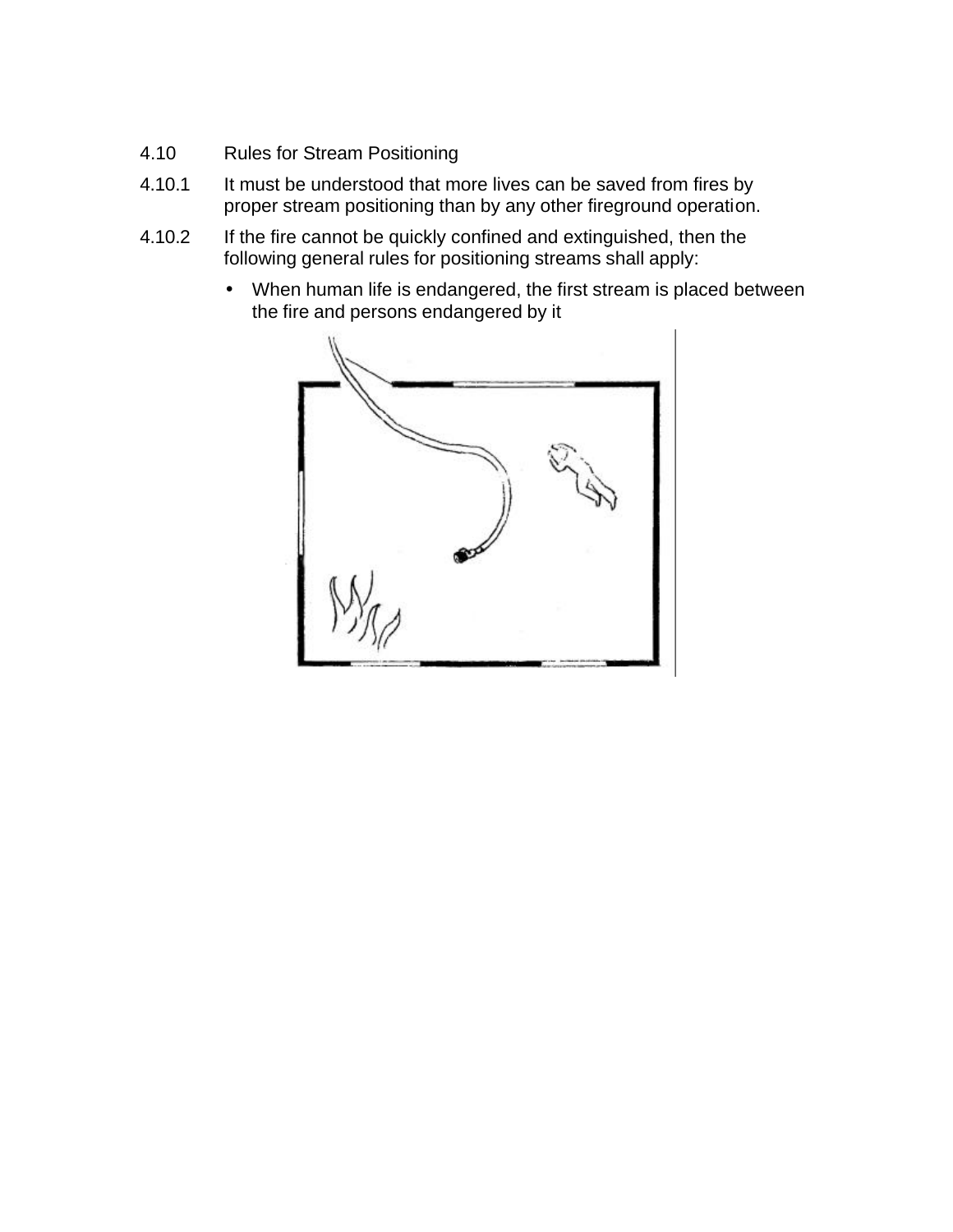- When human life is not endangered, then the first stream is placed between the fire and the most severe exposure
- 4.10.3 When a back-up line is deployed, it should be stretched to the same point as the first line or as otherwise directed. Normally, the back-up line is capable of equal or greater flow than the original line. However, a back-up line, at a minimum, should be capable of delivering the same amount of GPM as the original line.
	- This hose line backs up the first in the event the first stream is inadequate or malfunctions. The second line is for support of the first line and to help ensure success
	- This line must have enough hose to cover the floor above the fire floor
	- Firefighters must not play two streams against each other
	- If possible, attack should be made from the unburned side, however, this is often not practical.
	- No more than two hose lines should be deployed through any one doorway.

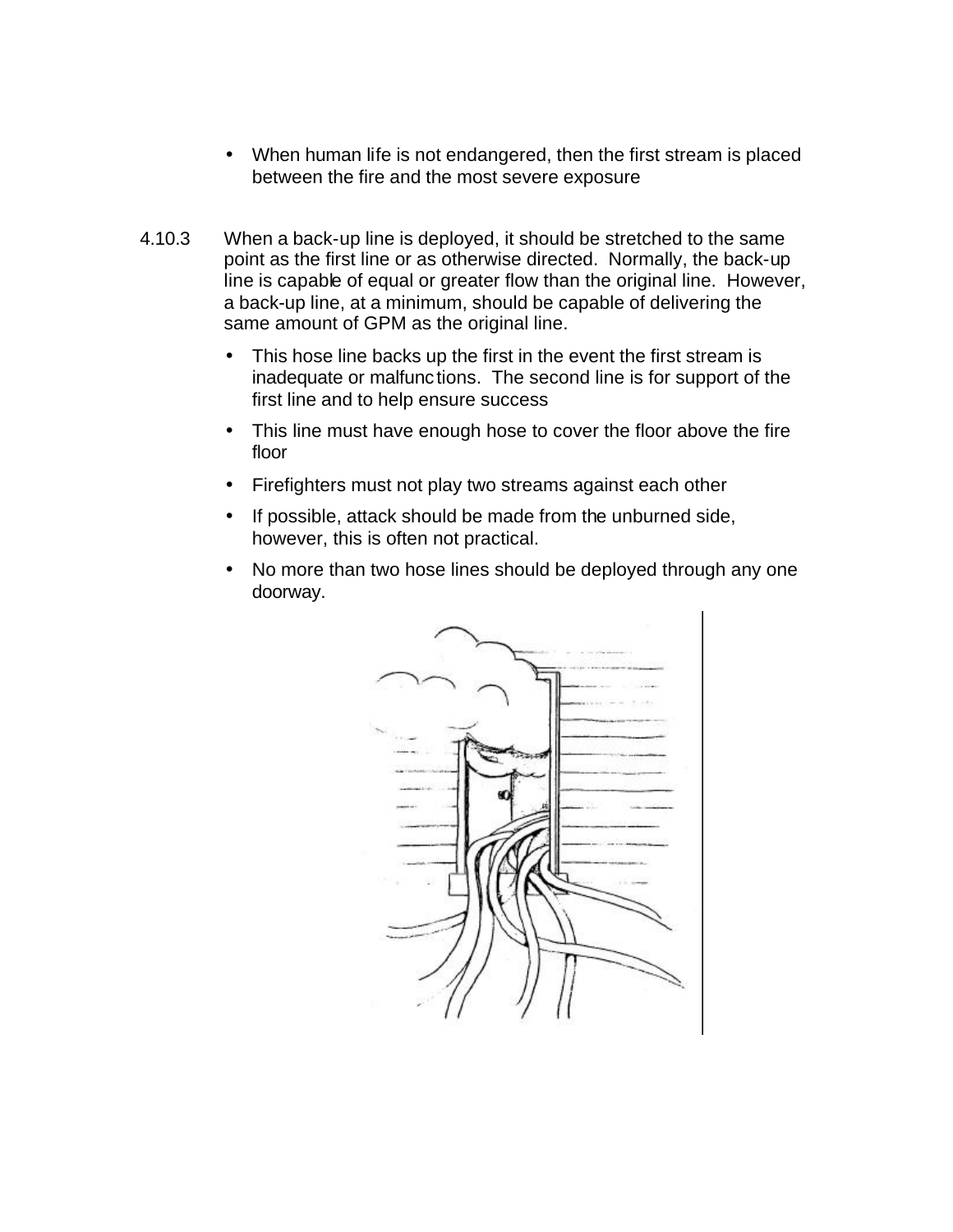- 4.10.4 When more than one line is deployed from a single engine, it is important to have a water supply established before the second line is charged. However, in almost every case, the attack engine is supplied by the  $2<sup>nd</sup>$  due engine and the crew from the second engine deploys the second line. Water supply should be established concurrently with the deployment of the second line. The exception to this would include the "deluge blitz attack" where the  $1<sup>st</sup>$  arriving engine opts to operate their master stream to knock down the bulk of the fire before a water supply is established.
- 4.10.5 Once water supply is established to any attack engine, the number of lines stretched from that engine is only limited by the amount of incoming water.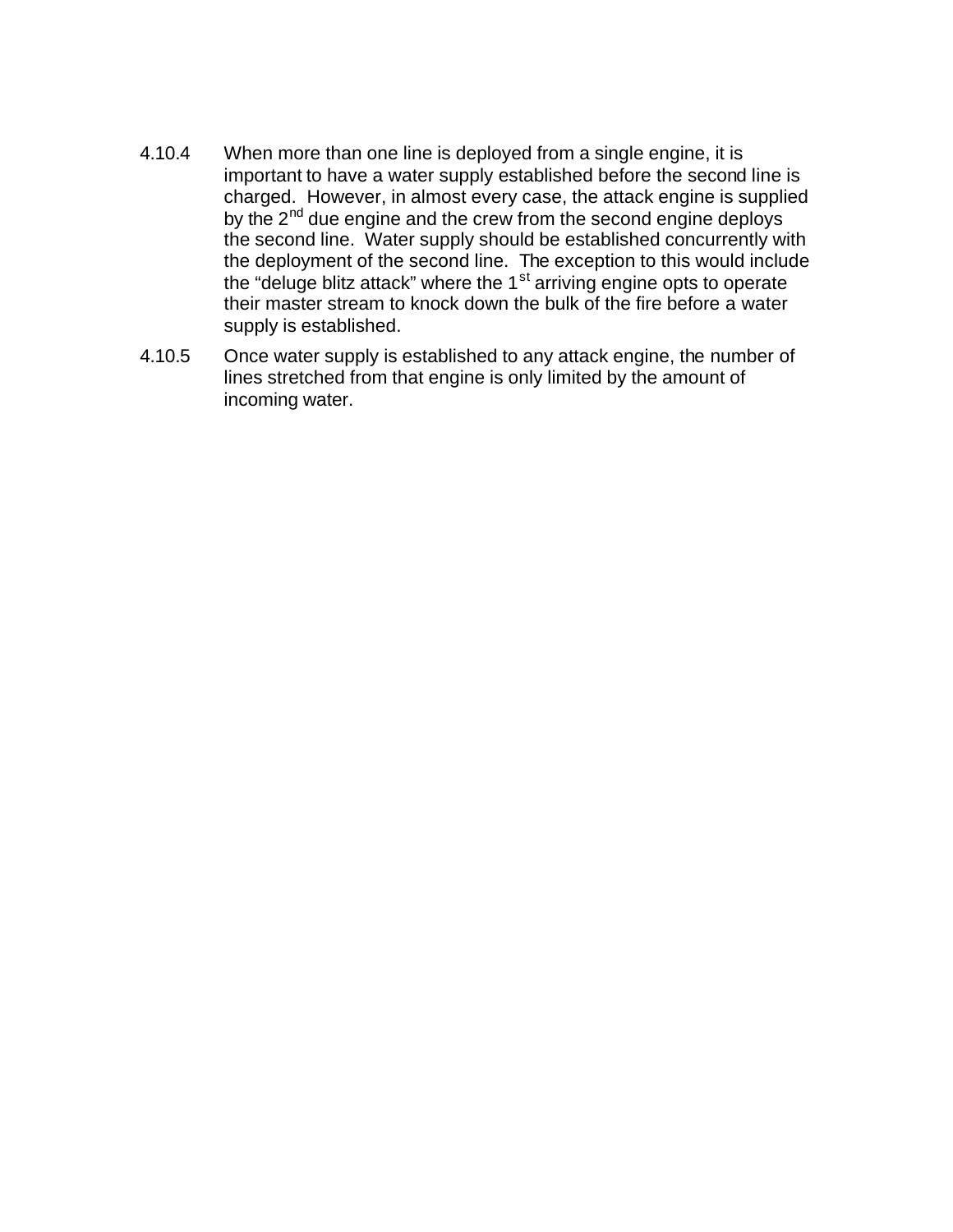- 4.10.5 Additional lines may be stretched depending upon occupancy or fire situation. They may be deployed to:
	- Cover secondary means of egress
	- Protect persons trapped above the fire
	- Proceed to adjoining buildings to protect exposures or operate through common horizontal openings
	- Prevent and extinguish the vertical spread of fire
	- Attack from the unburned portion of the structure and protect the stairway
	- Other priorities as determined by the incident commander
- 4.10.6 It must be understood that in order to coordinate ventilation operations with fire attack, the engine must convey to the outside vent team that they are ready to advance. Ventilation openings should be made prior to fire stream application. This communication can be made either by radio, or face–to-face.
- 4.10.7 Members should consider the following points for proper stream application.
- 4.10.7.1 If it becomes necessary to conduct fire attack from the exterior of the structure, you must take into account members who might be operating inside the structure, i.e. search or ventilation crews. Additionally, any victims still in the structure must be considered. Again, effective communication via radio is of paramount importance in these situations.
- 4.10.7.2 When a direct attack cannot be made from the interior due to adverse wind conditions or excessive heat, consideration should be given to breaching the wall by making a hole in an adjoining room or compartment and conducting the initial attack in that way. In all cases, great care must be exercised in protecting the hallway or other means of egress. Maintaining the door to the fire room in the closed position until ready for interior attack will most likely be your best means of accomplishing this objective.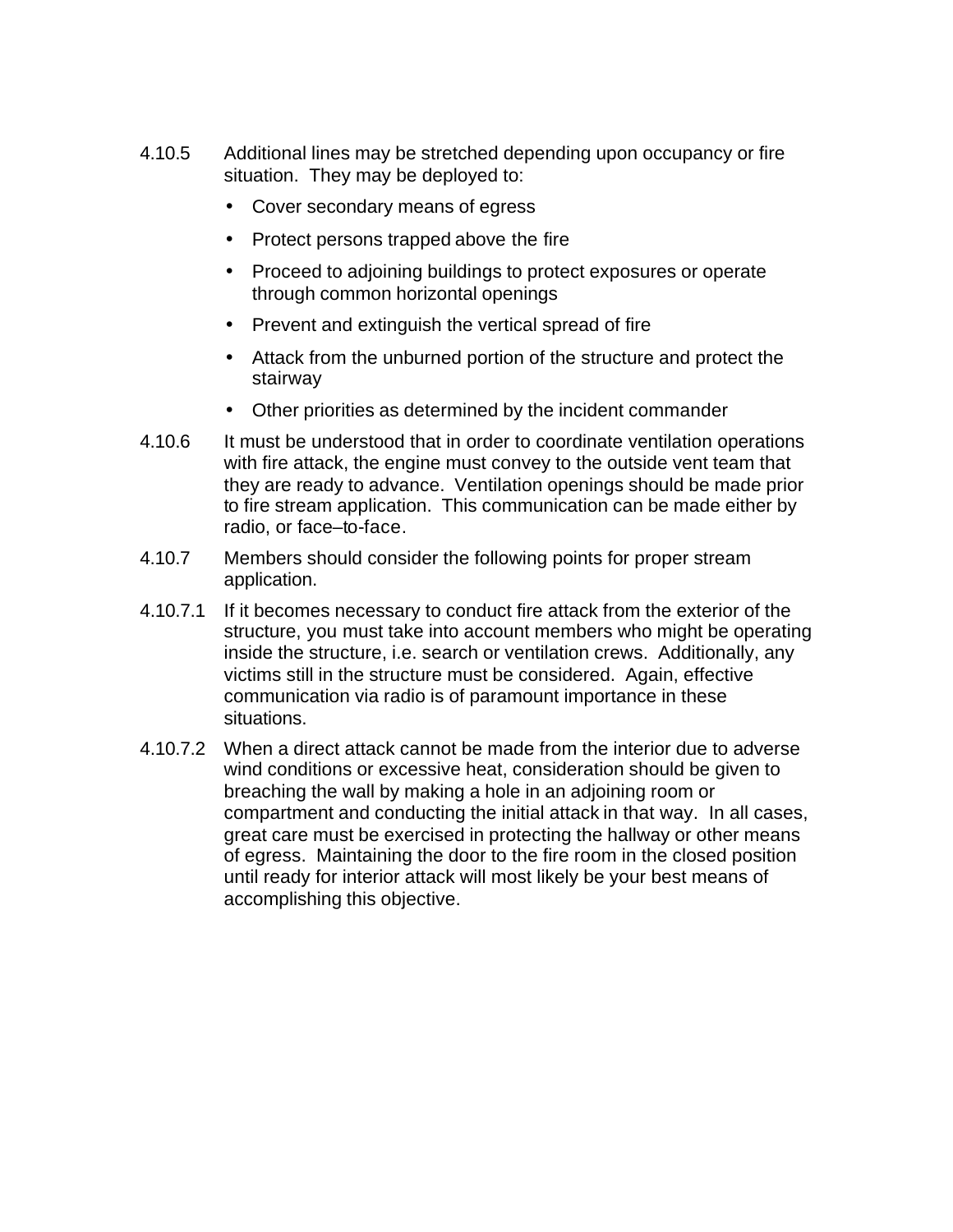- 4.10.7.3 Fires that are free burning require a straight or solid stream to be effective. This technique is called the direct method of attack. A direct attack will be utilized on most interior fires. In order for the direct attack to be successful, coordination with the other units on the scene who are venting and searching, must be considered. The direct method would not be utilized when fire is in areas that are unoccupied and areas which due to intense heat conditions cannot be entered. Examples are attics, knee-walls, and other confined areas.
- 4.10.8 To determine the type of attack that should be utilized, the following factors need to be taken in consideration:
	- Fire attack crews have access to the seat of the fire
	- Other firefighters need to be in the fire area, such as performing primary searches
	- Victims and firefighters present or suspected to be in the fire area that could be affected by steam production
	- Inadequate ventilation that would not allow the smoke and hot gases to escape to the outside
	- If all of the above items exist, the direct method of attack should be used
- 4.11 Engine Officer
- 4.11.1 Once the decision to advance a hose line has been determined, a properly trained engine company should be able to do the following without close personal supervision of the officer:
	- Position the apparatus as necessary to effect an adequate water supply
	- Estimate the amount of hose needed for the stretch
	- Remove the hose from the apparatus
	- Stretch the proper length of hose line to reach the objective
	- Connect and utilize any appliances that may be needed
- 4.11.2 It is the first-due engine's responsibility to lay the supply line(s). When possible, the first-due engine company should forward lay the supply line. However, in some situations this may be impractical and a reverse or split lay may be utilized. The officer must make a proper decision to lay single or multiple lines. The old adage, "WHEN IN DOUBT, LAY IT OUT" seems to apply. It is much easier to lay dual lines initially than to try to hand lay a second one later.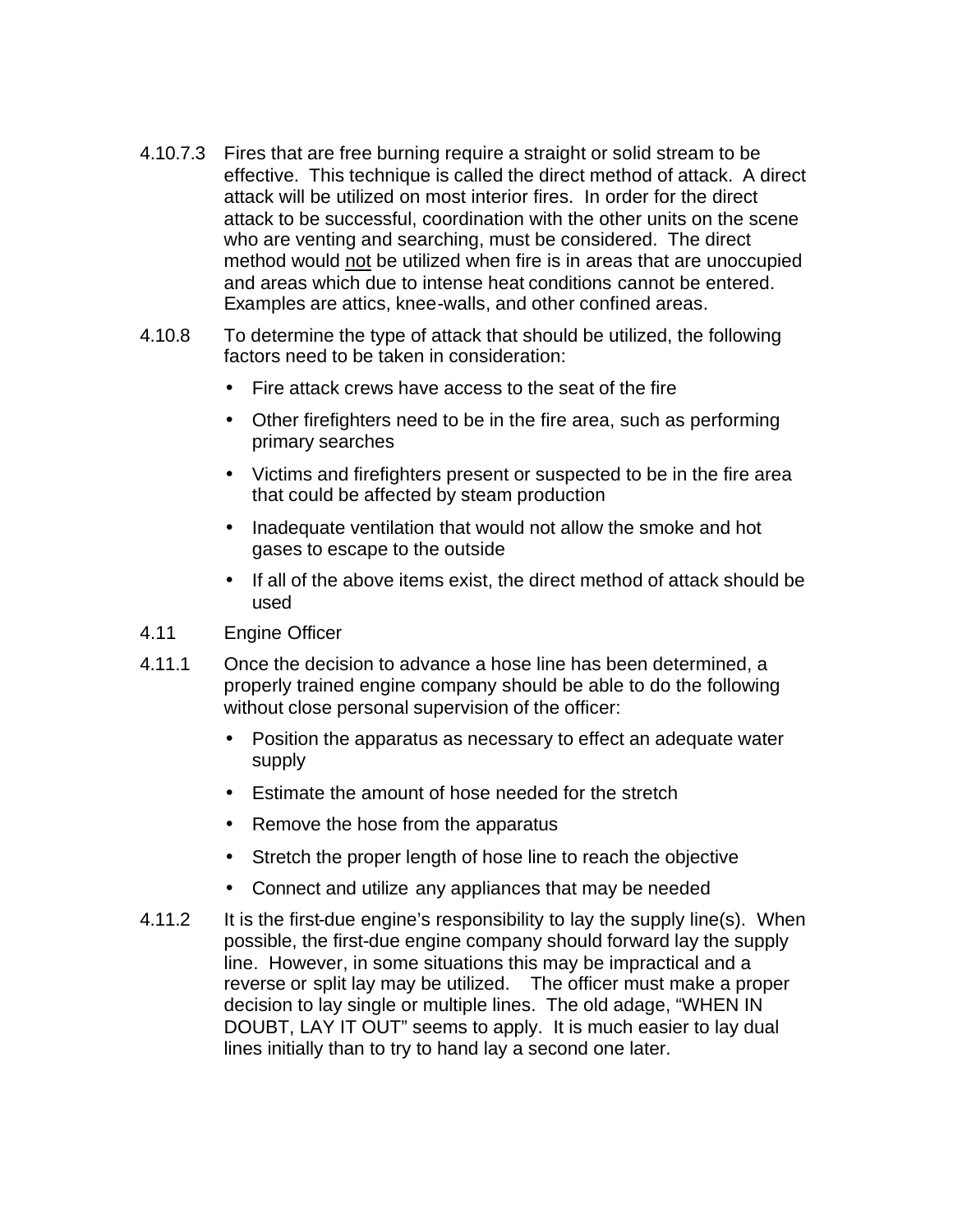- 4.11.3 If there is a known rescue situation, the officer should consider whether or not to stop at the water source and lay out, or proceed directly to the scene to avoid any delay to attempt rescue.
- 4.11.4 While the attack line is being stretched, the engine officer must be gathering information relative to the location and extent of the fire. The gathering of this information normally takes relatively little time. The advantages of proper line placement and rapid line advance are well worth the effort. The officer's size-up and tactical considerations for decision-making should include the following items:
- 4.11.4.1 Monitoring *all* radio transmissions.
- 4.11.4.2 The crew may need to locate the fire and search for victims without the aid of a hose line if no ladder or rescue company is present to accomplish this task.
- 4.11.4.3 If in a non-standpipe equipped, multiple story occupancy, the engine officer must use good judgement in determining whether to stretch the attack line wet or dry.
- 4.11.4.4 The engine officer should communicate to the nozzle team any information that might be critical, i.e. "straight down the hall, second door on the left." He should then ensure that the nozzle team is ready and initiate the advance. It is the engine officer's responsibility to ensure persons, either firefighters or civilians, are not adversely affected by the application of the fire stream. If there is *any doubt* as to whether there are victims or firefighters on the opposite side of the fire from where the attack is made, then a direct attack, utilizing a straight or solid stream, shall be used.
- 4.11.4.5 While the attack line is being advanced, the engine officer should monitor all radio transmissions. This affords him knowledge of any hazardous condition that may be developing, i.e. ventilation problems, fire extension, collapse potential, and "Mayday" transmissions. It is understood that this may not be possible under the noise conditions of the typical fire attack. Therefore, the engine officer should, when possible, initiate communication and expect acknowledgment. The engine officer, in initiating communications, will be providing important information for the incident commander and other officers and units on the scene. These messages should be short and concise, i.e. fire knocked down. They shall include current conditions inside the structure, as well as any resources that might be needed.
- 4.11.4.6 The engine officer should constantly monitor progress and conditions. He directs the nozzle team's advance and instructs them as to their next objective.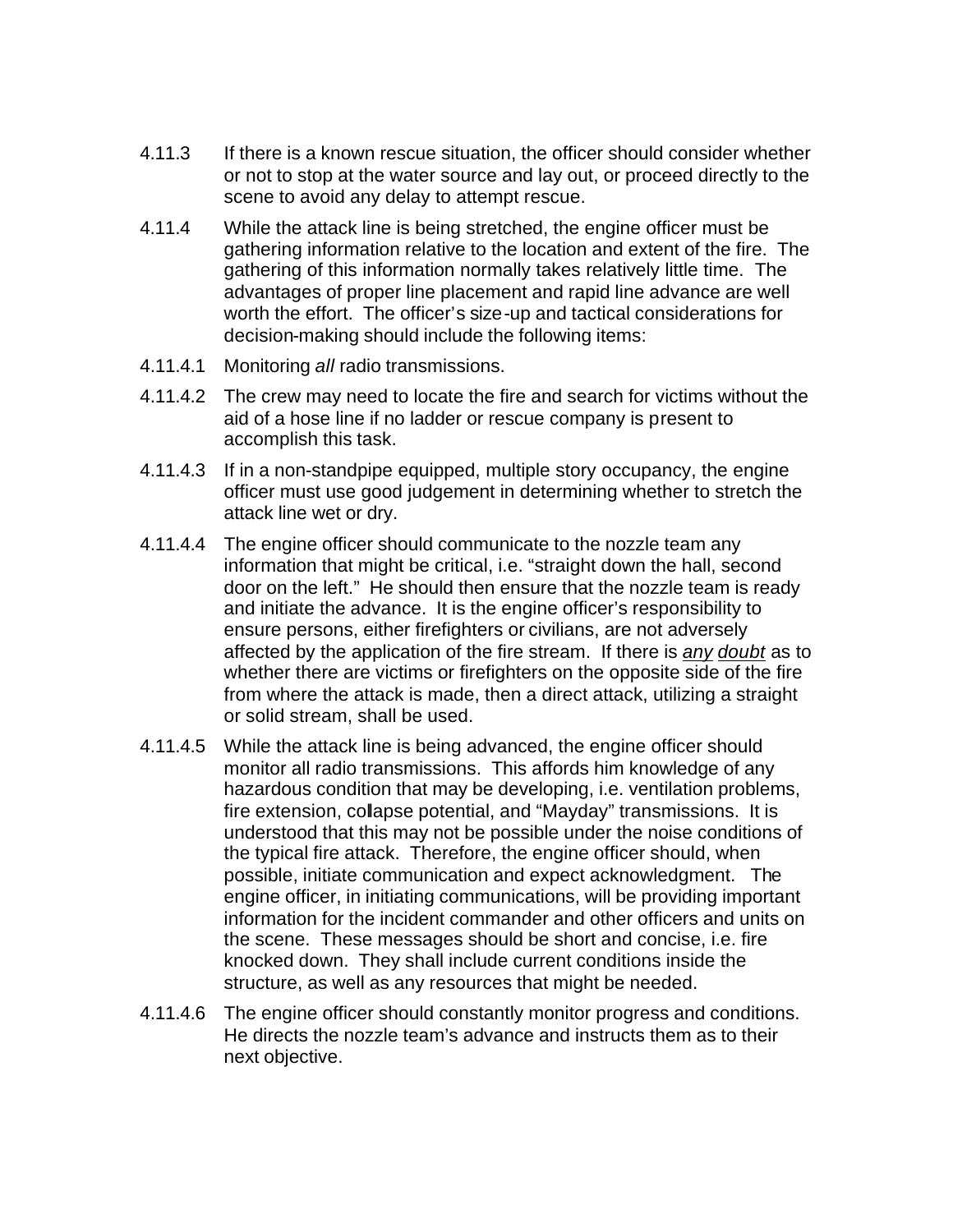- 4.11.4.7 Firefighters should avoid the fire floor and unprotected areas where active fire is present without an attack line.
- 4.11.4.8 The engine officer should constantly be monitoring the welfare of the nozzle team, being vigilant of any thing or condition that might unnecessarily threaten their safety. He must be aware of the tendency of most firefighters to want to stay inside, well past the point when they should be relieved, and take action necessary to get other personnel to relieve them.
- 4.11.4.9 The engine officer should relay orders in concise and clear tones not higher than normal, dependant upon conditions, and in as few words as possible. He should keep his nozzle team informed of progress, giving estimates of what remains to be extinguished. It must be realized, due to the inevitable noise generated at a working incident, normal talking will be difficult to hear.
- 4.11.4.10 The engine officer *should* be with the nozzle or as close as possible. Due to the cramped quarters found at many incidents, the engine officer may find himself in the position of back-up person.
- 4.11.4.11 As the crew advances, the engine officer should be checking for fire extension in areas immediately adjacent to their position, such as adjoining rooms. Additionally, the officer must be looking for any victims that may be in the immediate area and always monitoring the structural conditions and fire behavior in their area of operation.
- 4.12 Booster lines are not normally considered for interior operations, other than to stand by during overhaul operations to assist the investigator in cooling down an occasional hot spot.
- 4.13 Hose Line Advancement
- 4.13.1 The following should be considered when choosing the correct length of hose for deployment:
	- Engine position and distance to the building, known as "setback"
	- Height of the fire floor
	- The area of the building and the location of the fire within that area
	- Amount of hose needed to reach the floor above the fire if the need arises
	- Attack line should be long enough to have at least one length available at the point the attack commences. (One length meaning 50 feet of hose).
	- One method of calculating the proper length of hose in commercial buildings: take the setback + length of the building + width of the building + one length for each floor above the engine + one length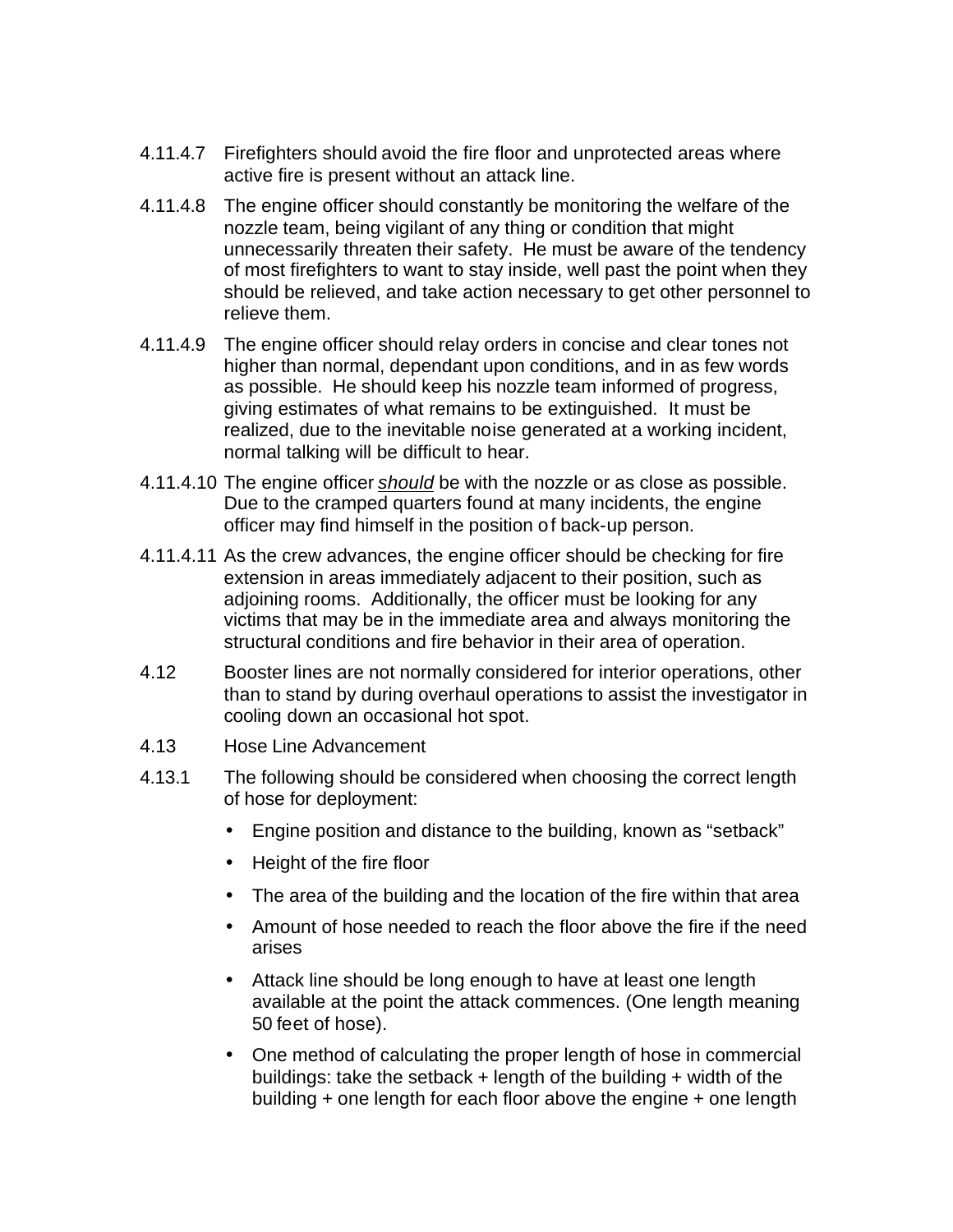at the point of attack = proper length of hose needed. Note that this formula would not apply to single-family dwellings.



4.13.2 Guidelines To Assist with Smooth Line Advancement

## 4.13.2.1 **Chock doors open**!

- 4.13.2.2 Ensure uncharged lines advanced into a structure do not become wedged under a partially closed door.
- 4.13.2.3 Stretching a line up a stairwell using the well-hole is very effective and uses only about one length per floor. However, if a crew is stretching up a narrow well-hole, ensure the line does not become wedged between the railing and the steps. Have additional members in the stairwell to advance the line into the hallway.
- 4.13.2.4 Limit the number of lines to no more than two through any one entrance. If additional lines are required, they should be advanced through alternate doors, windows, or upper floors, over ladders or by hoisting with ropes.
- 4.13.2.5 Use of the aerial as a permanent alternate standpipe is not generally advised. It should be free for other tasks, such as access to upper floors and the roof. More importantly, the aerial should be available to move into a position for emergency egress for firefighters or victims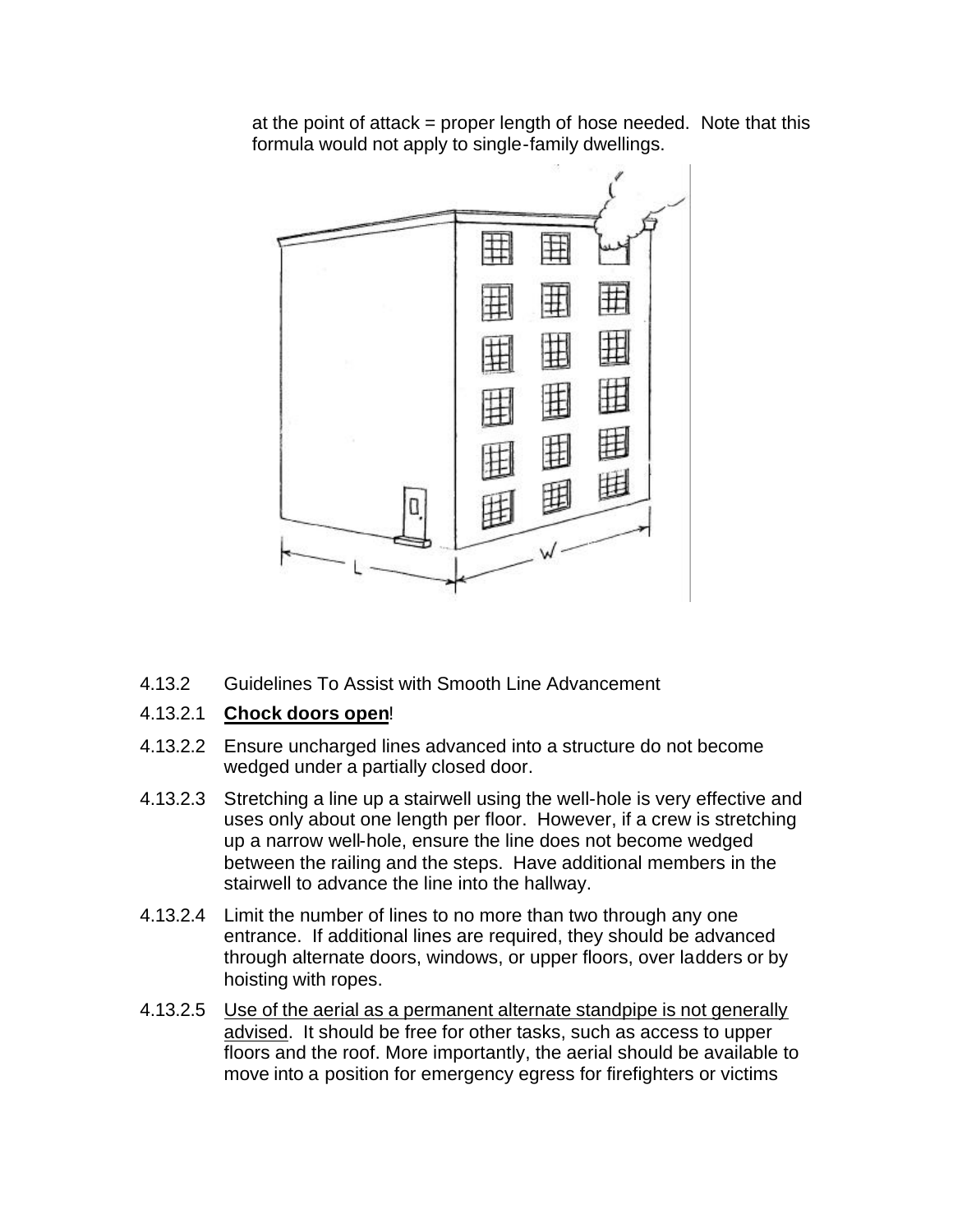that show at a window or balcony. However, the aerial can be used to move hand lines into position.

4.13.2.6 When working out of a stairwell, stretch the line to the upper landing to ease advancement onto the fire floor from the stairwell. The uncharged hose should be laid out in accordion style to ease advancement.



- 4.13.2.7 At times, the best point of entry for the attack line might have to be accessed by advancing the line up and over a ladder, or by entering the building and then hoisting the line.
- 4.13.2.8 Secure hose lines to the railings or windows on upper floor landings to prevent injuries to firefighters and occupants. This keeps stairwells free of clutter and prevents the hose from kinking.
- 4.13.2.9 When preparing to advance a hand line down a basement stairwell, ensure there is enough line poised at the top of the stairway to make a smooth unobstructed advance into the lower floor level.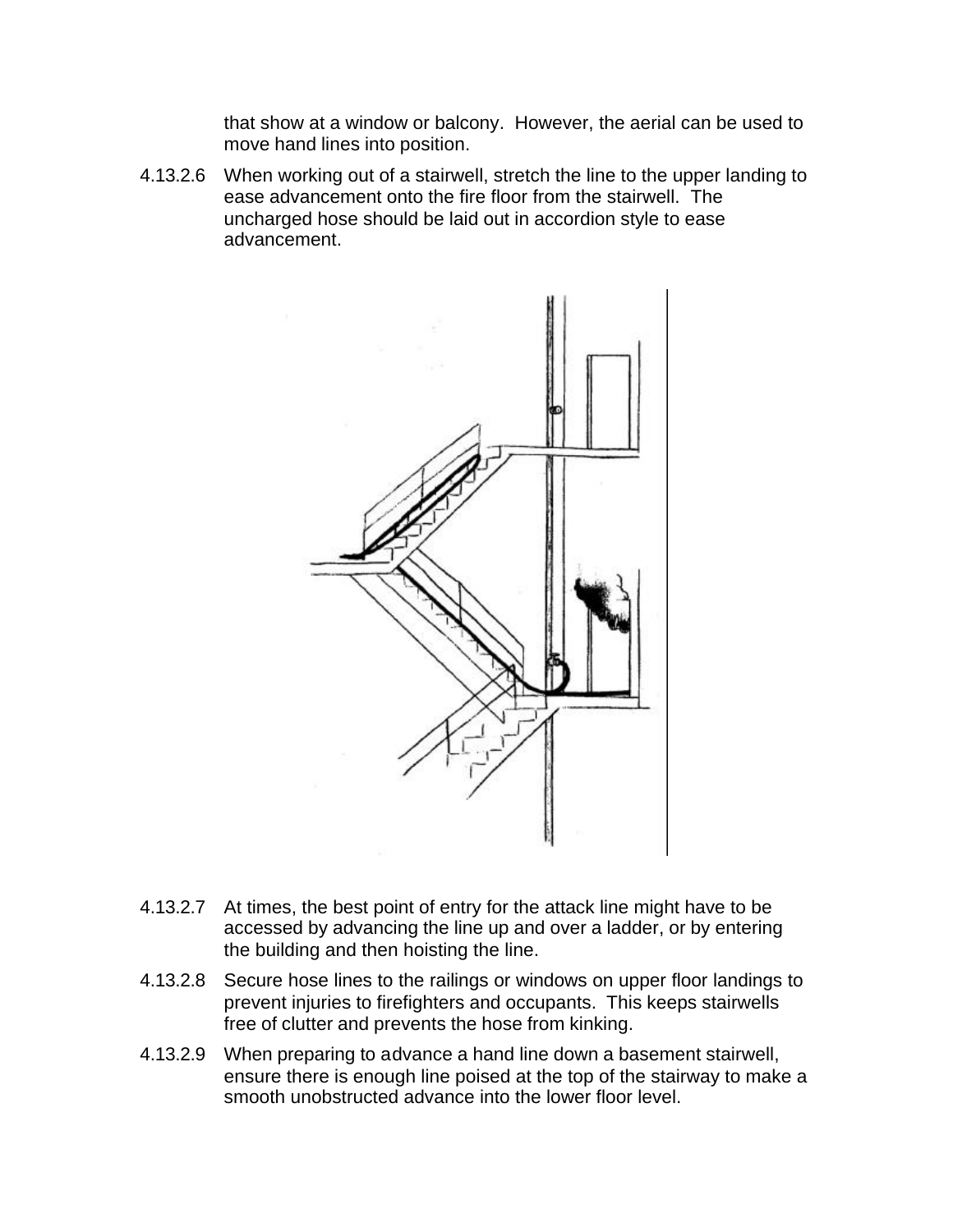- 4.13.2.10 When stretching lines inside a structure, ensure that firefighters are positioned at intervals over the length of the line in order to keep the line moving.
- 4.13.3 When multiple lines are required, consider utilizing more than one engine for attack positions. The entire operation would not be dependent upon a single attack engine if that engine were to malfunction. Reliance upon a single source of water supply should be avoided.
- 4.13.4 When the 2 ½-inch hose line is deployed, it will take two crews to properly advance this hose line into a structure. Firefighter positions on the line should have the nozzle person and back-up at the nozzle, and a member at approximately each coupling.
- 4.14 Rural Water Supply
- 4.14.1 In non-hydrant areas, engine companies have to rely on alternative water sources or utilize remote hydrants. Water supply is achieved by utilizing either a relay operation or a water shuttling operation.
- 4.14.2 The standard relay operation will place an engine approximately every 800 feet from the engine providing the fire attack.
- 4.14.3 A standard relay would:
- 4.14.3.1 Begin with an attack engine at the fire scene. (In restricted narrow access areas, the attack engine will lay dual 3-inch supply lines or Large Diameter Hose (LDH) from the street and proceed to the fire).
- 4.14.3.2 A second engine would reverse or split-lay dual 3-inch supply lines (800 feet) or LDH toward the water source.
- 4.14.3.3 This sequence would continue until the water source is met and established ensuring an engine approximately every 800 feet.



4.14.4 Tanker shuttle